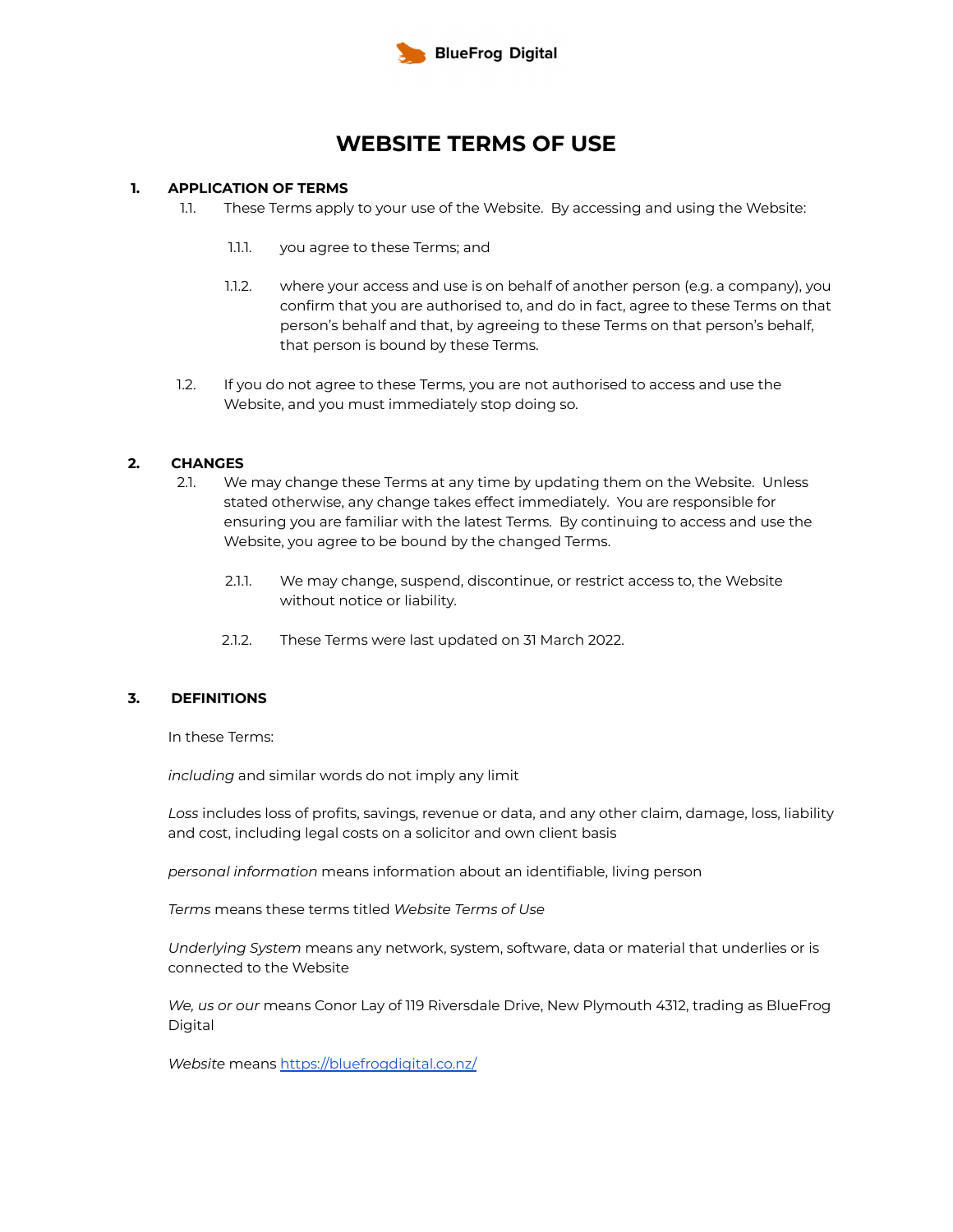

*You* means you or, if clause 1.1b applies, both you and the other person on whose behalf you are acting.

# **4. YOUR OBLIGATIONS**

- 4.1. You must provide true, current and complete information in your dealings with us and must promptly update that information as required so that the information remains true, current and complete.
- 4.2. You must:
	- 4.2.1. not act in a way, or use or introduce anything (including any virus, worm, Trojan horse, timebomb, keystroke logger, spyware or other similar feature) that in any way compromises, or may compromise, the Website or any Underlying System, or otherwise attempt to damage or interfere with the Website or any Underlying System; and
	- 4.2.2. unless with our agreement, access the Website via standard web browsers only and not by any other method. Other methods include scraping, deep-linking, harvesting, data mining, use of a robot or spider, automation, or any similar data gathering, extraction or monitoring method.
- 4.3. You must obtain our written permission to establish a link to our Website. If you wish to do so, email your request to [conor@bluefrogdigital.co.nz](mailto:conor@bluefrogdigital.co.nz).
- 4.4. You indemnify us against all Loss we suffer or incur as a direct or indirect result of your failure to comply with these Terms.

### **5. INTELLECTUAL PROPERTY**

5.1. We (and our licensors) own all proprietary and intellectual property rights in the Website (including all information, data, text, graphics, artwork, photographs, logos, icons, sound recordings, videos and *look and feel*), and the Underlying Systems.

### **6. DISCLAIMERS**

- 6.1. To the extent permitted by law, we and our licensors have no liability or responsibility to you or any other person for any Loss in connection with:
	- 6.1.1. the Website being unavailable (in whole or in part) or performing slowly;
	- 6.1.2. any error in, or omission from, any information made available through the Website;
	- 6.1.3. any exposure to viruses or other forms of interference which may damage your computer system or expose you to fraud when you access or use the Website. To avoid doubt, you are responsible for ensuring the process by which you access and use the Website protects you from this; and
	- 6.1.4. any site linked from the Website. Any link on the Website to other sites does not imply any endorsement, approval or recommendation of, or responsibility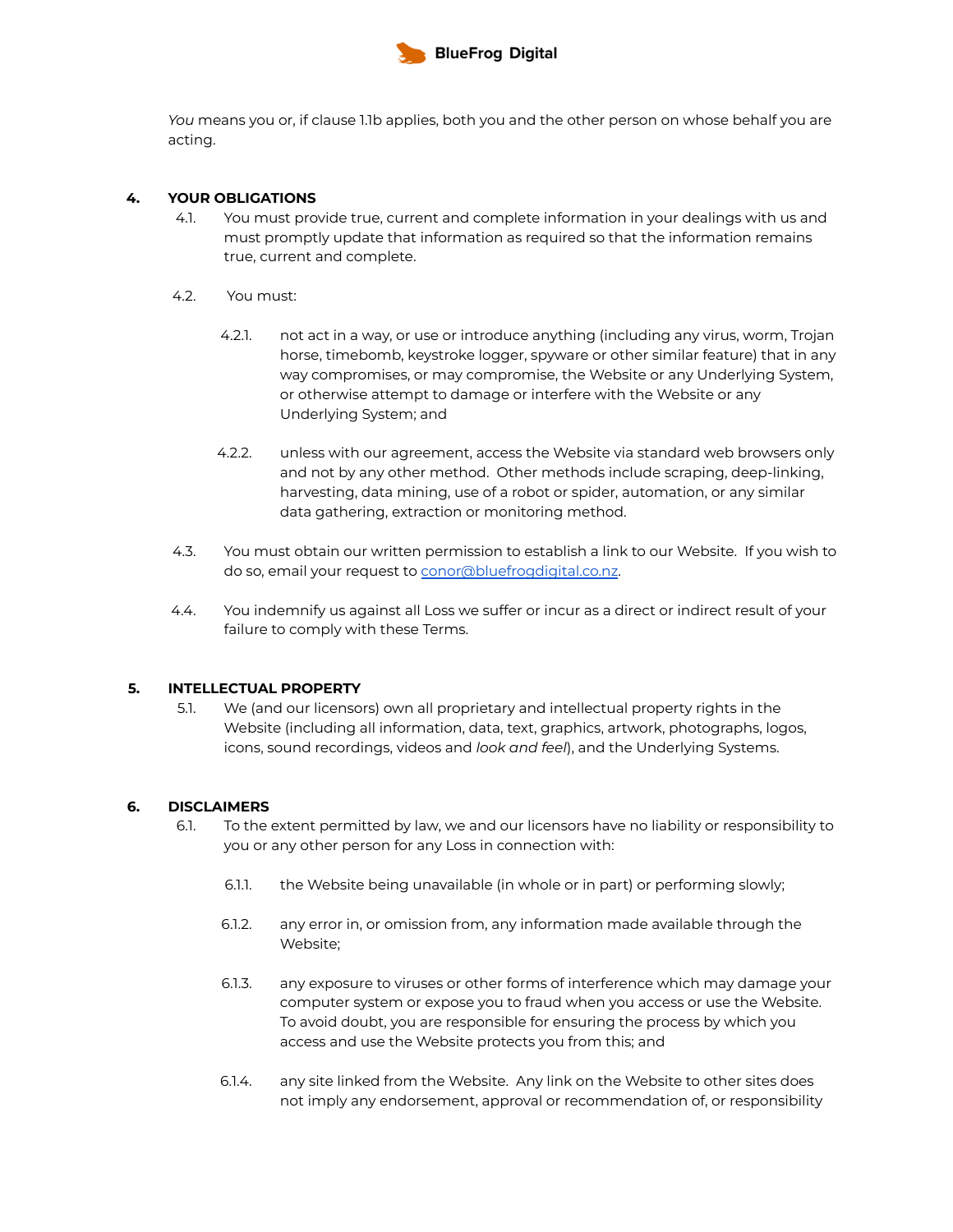

for, those sites or their contents, operations, products or operators.

6.2. We make no representation or warranty that the Website is appropriate or available for use in all countries or that the content satisfies the laws of all countries. You are responsible for ensuring that your access to and use of the Website is not illegal or prohibited, and for your own compliance with applicable local laws.

# **7. LIABILITY**

- 7.1. To the maximum extent permitted by law:
	- 7.1.1. you access and use the Website at your own risk; and
	- 7.1.2. we are not liable or responsible to you or any other person for any Loss under or in connection with these Terms, the Website, or your access and use of (or inability to access or use) the Website. This exclusion applies regardless of whether our liability or responsibility arises in contract, tort (including negligence), equity, breach of statutory duty, or otherwise.
- 7.2. Except to the extent permitted by law, nothing in these Terms has the effect of contracting out of the New Zealand Consumer Guarantees Act 1993 or any other consumer protection law that cannot be excluded. To the extent our liability cannot be excluded but can be limited, our liability is limited to NZD50.
- 7.3. To the maximum extent permitted by law and only to the extent clauses 7.1 and 7.2 of these Terms do not apply, our total liability to you under or in connection with these Terms, or in connection with the Website, or your access and use of (or inability to access or use) the Website, must not exceed NZD75.

### **8. PRIVACY POLICY**

- 8.1. You are not required to provide personal information to us, although in some cases if you choose not to do so then we will be unable to make certain sections of the Website available to you. For example, we may need to have your contact information in order to provide you with updates from our Website.
- 8.2. When you provide personal information to us, we will comply with the New Zealand Privacy Act 2020.
- 8.3. The personal information you provide to us is collected and may be used for communicating with you, statistical analysis, the marketing by us of products and services to you, credit checks (if necessary), and research and development.
- 8.4. We may also collect technical information whenever you log on to, or visit the public version of, our Website. This may include information about the way users arrive at, browse through and interact with our Website. We may collect this type of technical information through the use of *cookies* and other means. *Cookies* are alphanumeric identifiers that we transfer to your computer's hard drive to enable our systems to recognise your browser. If you want to disable *cookies*, you may do so by changing the settings on your browser. However, if you do so, you may not be able to use all of the functions on the Website. We use the technical information we collect to have a better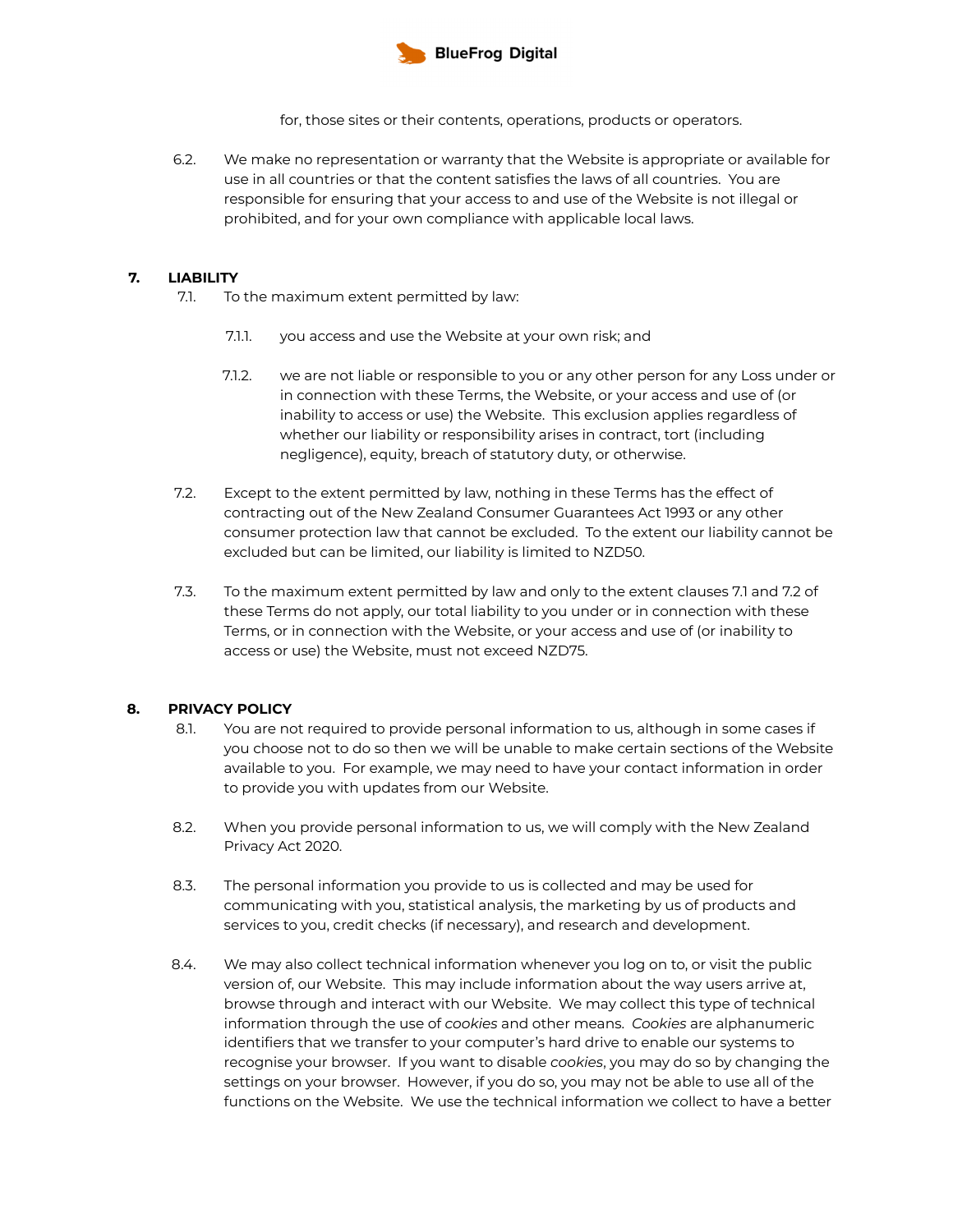

understanding of the way people use our Website, to improve the way it works and to personalise it to be more relevant and useful to your particular needs. We may also use this information to assist in making any advertising we display on the Website more personalised and applicable to your interests.

- 8.5. Generally, we do not disclose personal information to third parties for them to use for their own purposes. However, some of the circumstances in which we may do this are:
	- 8.5.1. to service providers and other persons working with us to make the Website available or improve or develop its functionality (e.g. we may use a third party supplier to host the Website);
	- 8.5.2. in relation to the proposed purchase or acquisition of our business or assets; or
	- 8.5.3. where required by applicable law or any court, or in response to a legitimate request by a law enforcement agency.
- 8.6. Any personal information you provide to us may be stored on the secure servers of our trusted service providers, which may be located outside New Zealand. This may involve the transfer of your personal information to countries which have less legal protection for personal information than New Zealand.
- 8.7. You have the right to request access to and correction of any of the personal information we hold about you. If you would like to exercise these rights, please email us at [conor@bluefrogdigital.co.nz.](mailto:conor@bluefrogdigital.co.nz)

### **9. GENERAL**

- 9.1. If we need to contact you, we may do so by email or by posting a notice on the Website. You agree that this satisfies all legal requirements in relation to written communications.
- 9.2. These Terms, and any dispute relating to these Terms or the Website, are governed by and must be interpreted in accordance with the laws of New Zealand. Each party submits to the non-exclusive jurisdiction of the Courts of New Zealand in relation to any dispute connected with these Terms or the Website.
- 9.3. For us to waive a right under these Terms, the waiver must be in writing.
- 9.4. Clauses which, by their nature, are intended to survive termination of these Terms, including clauses 4.4, 5, 6, 7, 9.1, continue in force.
- 9.5. If any part or provision of these Terms is or becomes illegal, unenforceable, or invalid, that part or provision is deemed to be modified to the extent required to remedy the illegality, unenforceability or invalidity. If a modification is not possible, the part or provision must be treated for all purposes as severed from these Terms. The remainder of these Terms will be binding on you.
- 9.6. These Terms set out everything agreed by the parties relating to your use of the Website and supersede and cancel anything discussed, exchanged or agreed prior to you agreeing to these Terms. The parties have not relied on any representation,